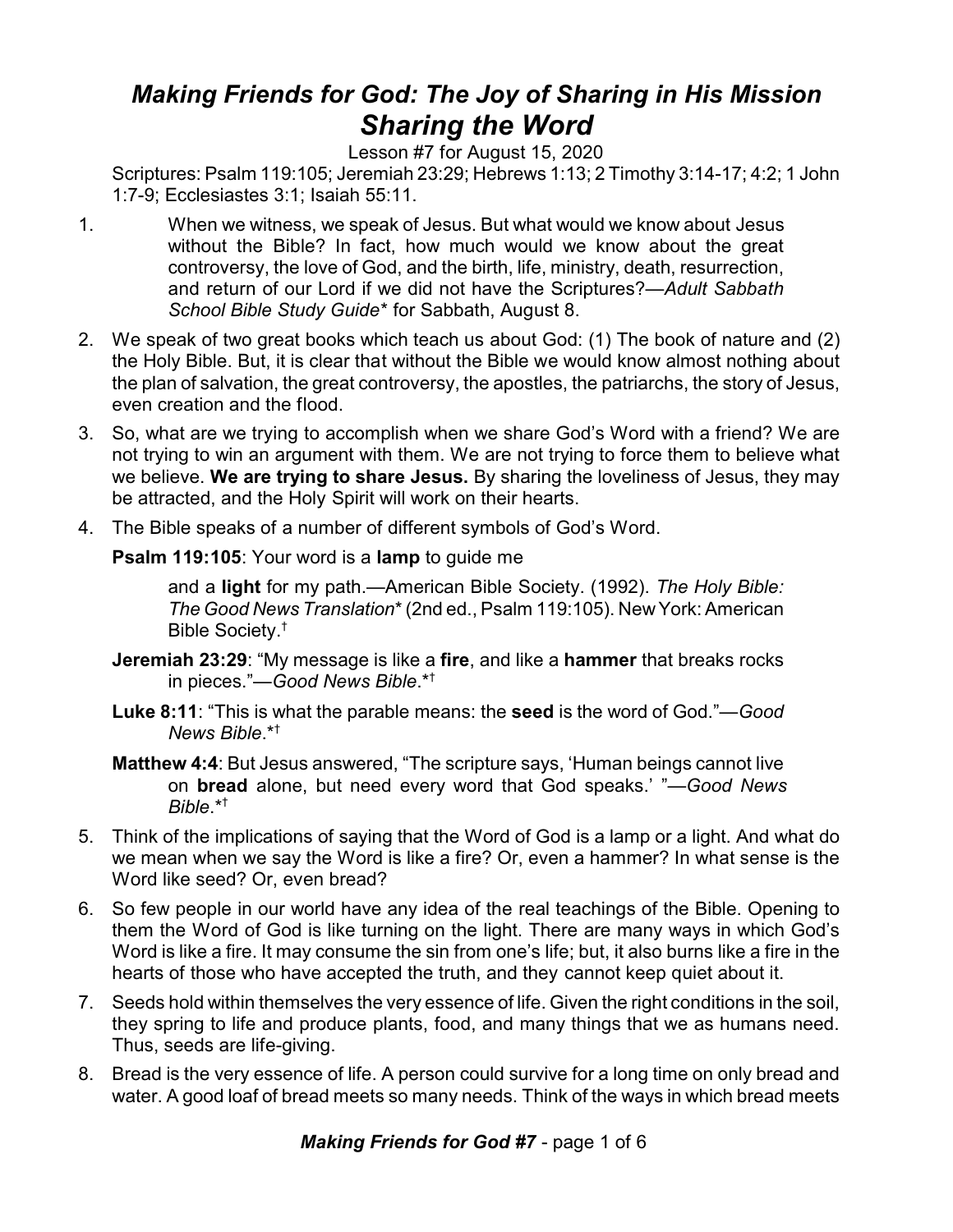our physical needs and compares with God's Word as it meets our spiritual needs.

- 9. Read Hebrews 1:1-3; 4:12; and Psalm 33:6,9. There is no question about the fact that God has creative power. He can speak and hang a world in space. We cannot even imagine that kind of power. But, that power also can reach into human hearts and transform us into children of God. As human beings we can speak about what exists. But, God can speak into existence that which did not exist.
- 10. Genesis 1&2 are our key passages in dealing with the creation story. In those passages, especially in Genesis 1, it talks about God's creative power. The Hebrew word is *bara*. This word, translated as *create*, is used only to describe God's creative power.
- 11. God's power is essential in sustaining life every minute and every second. "**Every pulsation of the heart is a rebound from the touch of the finger of God.**"—Ellen G. White, *Review and Herald*,\* December 2, 1890, par. 15.† God is the source of all life.
- 12. That same power that was used to create our world and everyone living here sustains us on a day-by-day basis.

The creative energy that called the worlds into existence is in the word of God. This word imparts power; it begets life. Every command is a promise; accepted by the will, received into the soul, it brings with it the life of the Infinite One. It transforms the nature and re-creates the soul in the image of God.—Ellen G. White, *Education*\* 126.4.

- 13. So, why is this incredible power at God's command important to you as an individual? In addition to keeping you alive–on spiritual life support–in our sinful world, it is the power which allows us to understand and incorporate His Word into our lives. But, more than that, it is that power which will be able to create us anew at Christ's second coming, and it will give us a life that will never end. We could not take a breath without God's power.
	- **2 Peter 1:4**: In this way he has given us the very great and precious gifts he promised, so that by means of these gifts you may escape from the destructive lust that is in the world, and may come to share the divine nature.—*Good News Bible*.\*

**It is a law both of the intellectual and the spiritual nature that by beholding we become changed. The mind gradually adapts itself to the subjects upon which it is allowed to dwell. It becomes assimilated to that which it is accustomed to love and reverence.... The grace of God alone has power to exalt man. Left to himself, his course must inevitably be downward.**—Ellen G. White, *The Great Controversy*\* 555.1.†

- 14. What can we expect to happen in our lives as we incorporate God's Word and then share it with others?
	- **2 Timothy 3:14-17:** <sup>14</sup>But as for you, continue in the truths that you were taught and firmly believe. You know who your teachers were, <sup>15</sup>and you remember that ever since you were a child, you have known **the Holy Scriptures, which are able to give you the wisdom that leads to salvation through faith in Christ Jesus. <sup>16</sup>All Scripture is inspired by God and is useful for teaching the truth, rebuking error, correcting faults, and giving instruction for right living, <sup>17</sup>so that the person who serves God may be fullyqualified and equipped to do every kind of good deed.**—*Good News*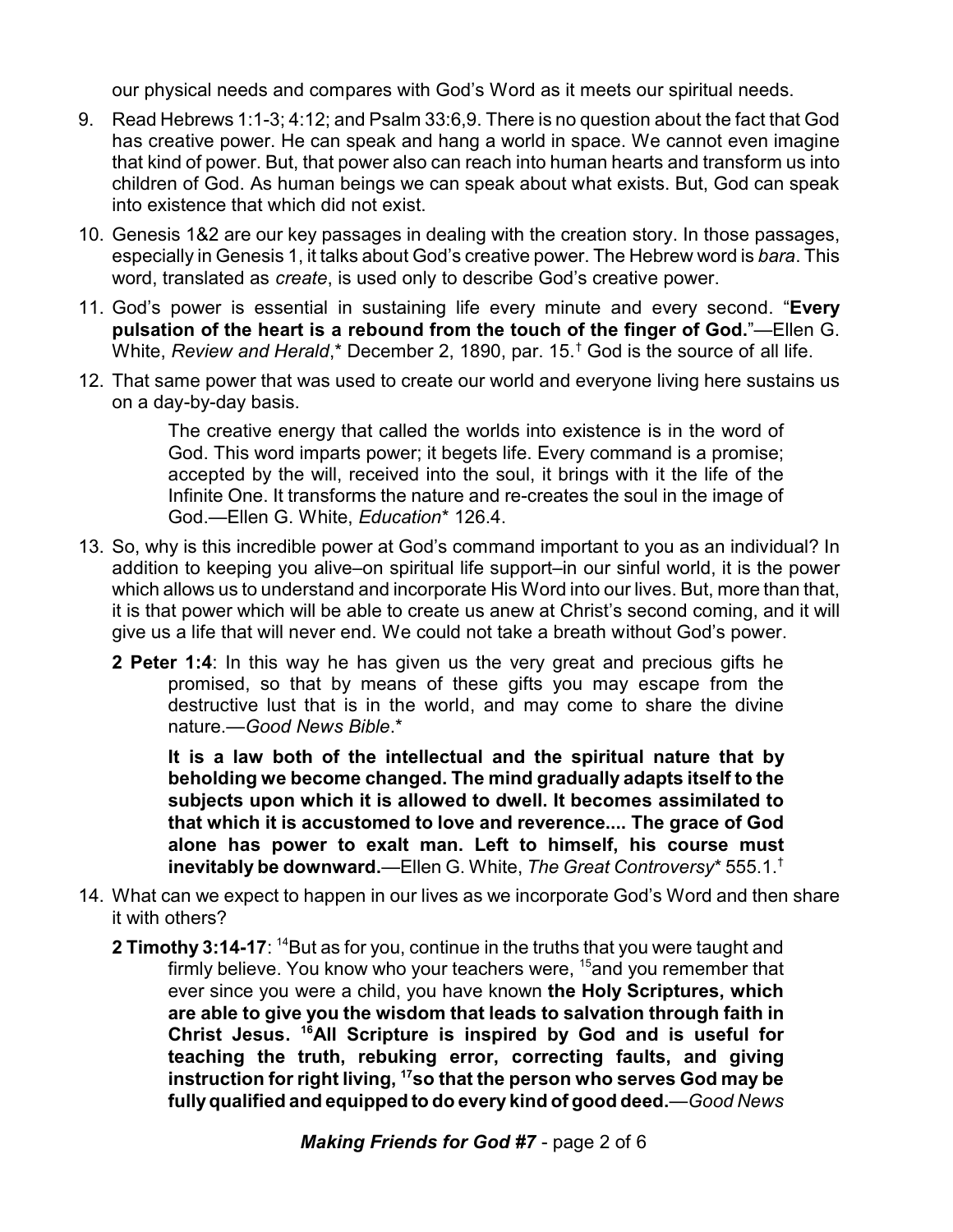Bible.\*<sup>†</sup> [Timothy had been trained to identify the truth in what he read.]<sup>‡</sup>

- **John 17:14-17**: <sup>14</sup> **"I gave them your message, and the world hated them, because they do not belong to the world, just as I do not belong to the world**. 15 I do not ask you to take them out of the world, but I do ask you to keep them safe from the Evil One. <sup>16</sup>Just as I do not belong to the world, they do not belong to the world. <sup>17</sup>Dedicate them to yourself by means of the truth; your word is truth. <sup>18</sup>I sent them into the world, just as you sent me into the world. <sup>19</sup>And for their sake I dedicate myself to you, in order that they, too, may be truly dedicated to you."—*Good News Bible*.\*†
- 15. So, what does studying God's Word actually do for us? It reproves our sins, corrects our erroneous thinking, and instructs us in righteousness. That is true education. All of that happens as we behold and consider and study the life and death of Jesus Christ. Imagine what He has done for us! When we consider all those things, we should stand amazed! But, He has promised that by beholding Him we can become more like Him. If we have been blessed by God's Word, shouldn't we be excited about sharing it?
- 16. Someone has taken the time to carefully count the promises in God's Word. There are more than 3000 of them! Is it possible for us to claim each of those promises for ourselves? Peter tells us that "His divine power has given to us all things that pertain to life and godliness." (2 Peter 1:3, *NKJV*\*) In the context of the great controversy and remembering how many times Christ literally met Lucifer/Satan on the battle field beginning in heaven (Revelation 12:7-12) and all the way down to the second coming, what has Christ's death provided that is necessary for us to live godly, spiritual lives?
- 17. The first thing that God does for us is to forgive our sins. Unfortunately, too many people think that is all that is required for salvation. But, it is the Holy Spirit's plan not only to deal with our sins but also to transform our lives.
	- **Philippians 4:13,19-20**: <sup>13</sup>I have the strength to face all conditions by the power that Christ gives me....<sup>19</sup>And with all his abundant wealth through Christ Jesus, my God will supply all your needs. <sup>20</sup>To our God and Father be the glory for ever and ever! Amen.—*Good News Bible*.\*
- 18. Living in a world with more than 7 billion other people, we might think that God is not aware of what happens to us individually. Sometimes, it might seem like He is not listening to our prayers or helping us in the ways we feel we need.

**Every soul is as fully known to Jesus as if he were the only one for whom the Saviour died.** The distress of every one touches His heart. The cry for aid reaches His ear. He came to draw all men unto Himself. He bids them, "Follow Me," and His Spirit moves upon their hearts to draw them to come to Him. Many refuse to be drawn. Jesus knows who they are. He also knows who gladly hear His call, and are ready to come under His pastoral care. He says, "My sheep hear My voice, and I know them, and they follow Me." **He cares for each one as if there were not another on the face of the earth....**

It is not the fear of punishment, or the hope of everlasting reward, that leads the disciples of Christ to follow Him. They behold the Saviour's matchless love, revealed throughout His pilgrimage on earth, from the manger of Bethlehem to Calvary's cross, and the sight of Him attracts, it softens and

## *Making Friends for God #7* - page 3 of 6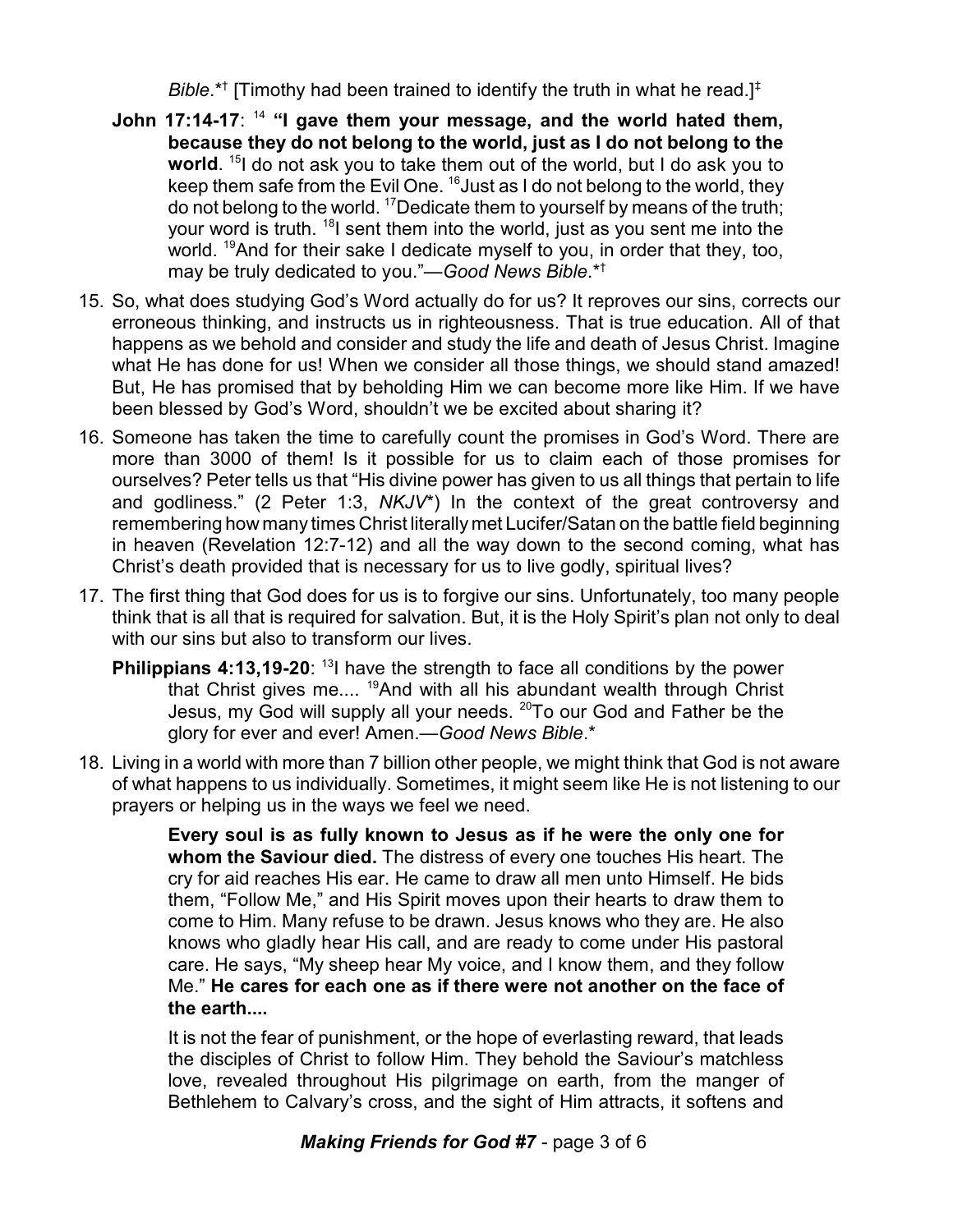subdues the soul. Love awakens in the heart of the beholders. They hear His voice, and they follow Him....

The soul that has given himself to Christ is more precious in His sight than the whole world. **The Saviour would have passed through the agony of Calvary that one might be saved in His kingdom. He will never abandon one for whom He has died.** Unless His followers choose to leave Him, He will hold them fast.—Ellen G. White, *The Desire of Ages*\* 480.1-5.†

- 19. Hebrews 11:6 tells us that without faith we cannot please God. Hebrews 11 also goes on to explain that the children of Israel failed to enter the promised land because they lacked faith. That was also true of the fellow citizens of Jesus in the city of Nazareth in His day. (Matthew 13:58) Don't you suspect that Jesus was weeping as He left Nazareth that day?
- 20. So, do we understand what faith is? And why it is such a key to salvation?

**Acts 16:31**: They answered, "Believe [have faith] in the Lord Jesus, and you will be saved—you and your family."—*Good News Bible*.\*‡

- 21. Is faith really the only requirement for salvation?
- 22. Based on all of Scripture, a biblical definition of *faith* stated so well so many times by one of God's best modern friends, Dr. A. Graham Maxwell, is as follows:

*Faith* **is just a word we use to describe a relationship with God as with a Person well-known.** The better we know Him, the better the relationship may be. [We cannot say, *will be* because we remember the story of Lucifer!]

*Faith* implies an attitude toward God of love, trust, and deepest admiration. It means having enough confidence in God based on the more-than-adequate evidence revealed to be willing to believe what He says as soon as we are sure He is the One saying it, to accept what He offers as soon as we are sure He is the One offering it, and to do what He wishes as soon as we are sure He is the One wishing it, without reservation, for the rest of eternity. Anyone who has such faith would be perfectly safe to save. This is why faith is the only requirement for heaven. [See Acts 16:31.]

*Faith* also means that, like Abraham, [Genesis 18:22-33] Job, [Job 42:7-8] and Moses, [Exodus 32:5-14; Numbers 14:11-25] God's friends, we know God well enough to reverently ask Him, "Why?" [See John 17:3-4.] [Sentence in brackets was also stated parenthetically many times by Dr. Maxwell. Bible texts in brackets are added.] $<sup>‡</sup>$ </sup>

23. Those who truly trust God and have faith/trust/belief in Him will enter into an experience that they are excited to share. Is that your experience?

> No sooner does one come to Christ than there is born in his heart a desire to make known to others what a precious friend he has found in Jesus; the saving and sanctifying truth cannot be shut up in his heart. If we are clothed with the righteousness of Christ and are filled with the joy of His indwelling Spirit, we shall not be able to hold our peace.—Ellen G. White, *Steps to Christ*\* 78.2.

24. Paul is an excellent example. See 1 Corinthians 11:1.

**Romans 1:14-16**: <sup>14</sup>For I have an obligation to all peoples, to the civilized and to the

## *Making Friends for God #7* - page 4 of 6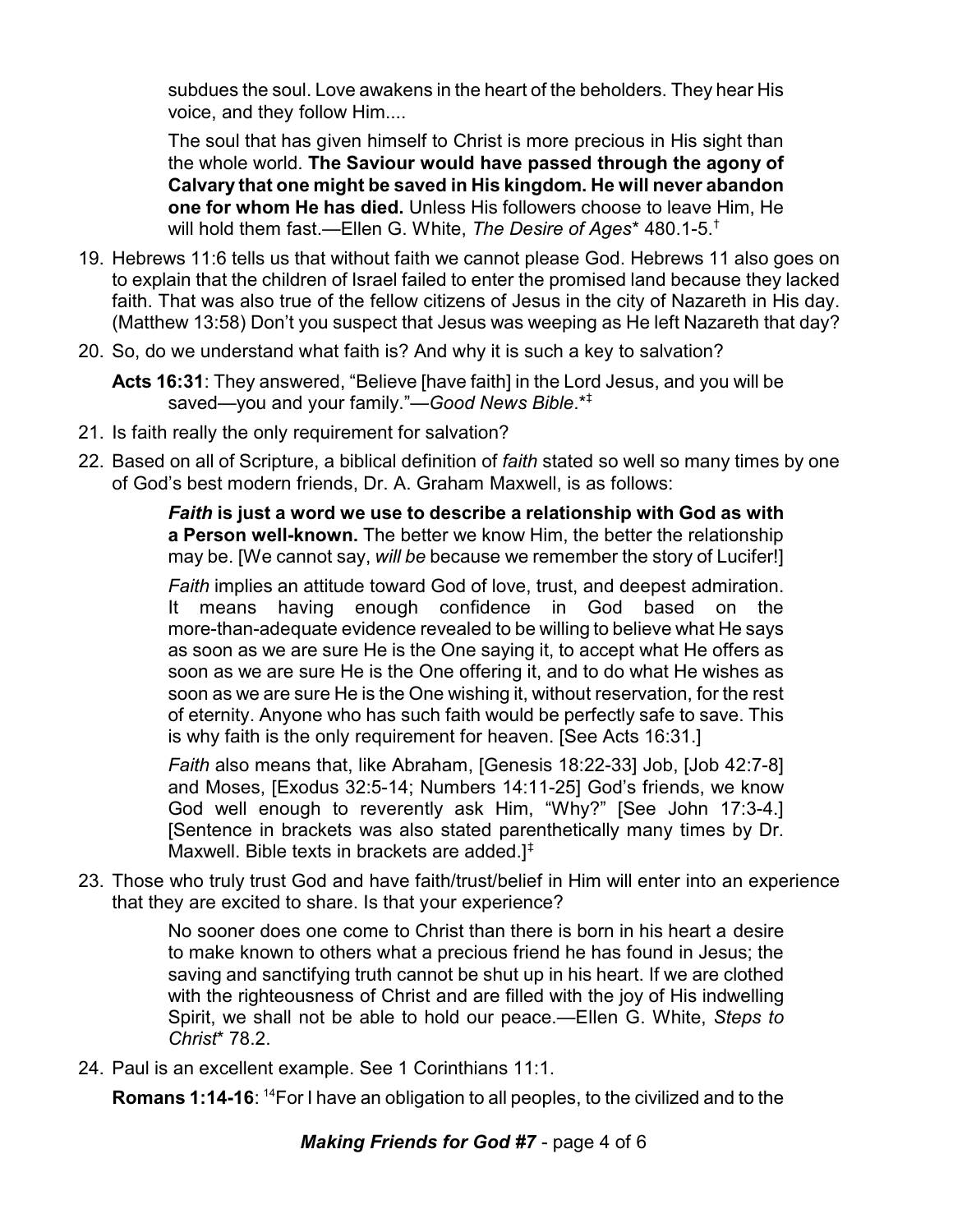savage, to the educated and to the ignorant. <sup>15</sup>So then, I am eager to preach the Good News to you also who live in Rome.

<sup>16</sup> I have complete confidence in the gospel; it is God's power to save all who believe, first the Jews and also the Gentiles.—*Good News Bible*.\*

25. If we make the Bible our study and seek every day to learn more about God and to approach closer and closer to an understanding of Him/Them, then God will show us what we need to say to those who need to hear it. There are three key principles in all of this. We need to know: (1) What we should say, (2) How we should say it, and (3) When we should say it.

> Our bodies are built up from what we eat and drink; and as in the natural economy, so in the spiritual economy: it is what we meditate upon that will give tone and strength to our spiritual nature.

> The theme of redemption is one that the angels desire to look into; it will be the science and the song of the redeemed throughout the ceaseless ages of [89] eternity. Is it not worthy of careful thought and study now?...

> The Bible was not written for the scholar alone; on the contrary, it was designed for the common people. The great truths necessary for salvation are made as clear as noonday; and none will mistake and lose their way except those who follow their own judgment instead of the plainly revealed will of God.—Ellen G. White, *Steps to Christ*\* 88.2-89.2.

26. There are many advantages to a careful, thoughtful study of the Bible.

**There is nothing more calculated to strengthen the intellect than the study of the Scriptures.** No other book is so potent to elevate the thoughts, to give vigor to the faculties, as the broad, ennobling truths of the Bible. If God's word were studied as it should be, men would have a breadth of mind, a nobility of character, and a stability of purpose rarely seen in these times.

But there is but little benefit derived from a hasty reading of the Scriptures. One may read the whole Bible through and yet fail to see its beauty or comprehend its deep and hidden meaning. [That is especially true if one reads only one version.] **One passage studied until its significance is clear to the mind and its relation to the plan of salvation is evident, is of more value than the perusal of many chapters with no definite purpose in view and no positive instruction gained**. Keep your Bible with you. As you have opportunity, read it; fix the texts in your memory. Even while you are walking the streets you may read a passage and meditate upon it, thus fixing it in the mind.—Ellen G. White, *Steps to Christ*\* 90.1-  $90.2^{+1}$ 

- 27. Think about the people in the Bible who were brought to the truth by Jesus and by others when they reached out to them. Do you think the Holy Spirit prepared the hearts of those people before He brought them to Jesus or the apostles? Could we trust the Holy Spirit to prepare the hearts of people with whom we associate on a daily basis so that when the opportune moment comes, we will be able to speak a word on God's behalf?
- 28. Occasionally, people may come to us depressed or anxious. And if we are willing to listen, they will divulge that they have hidden sins or problems with which they do not know how